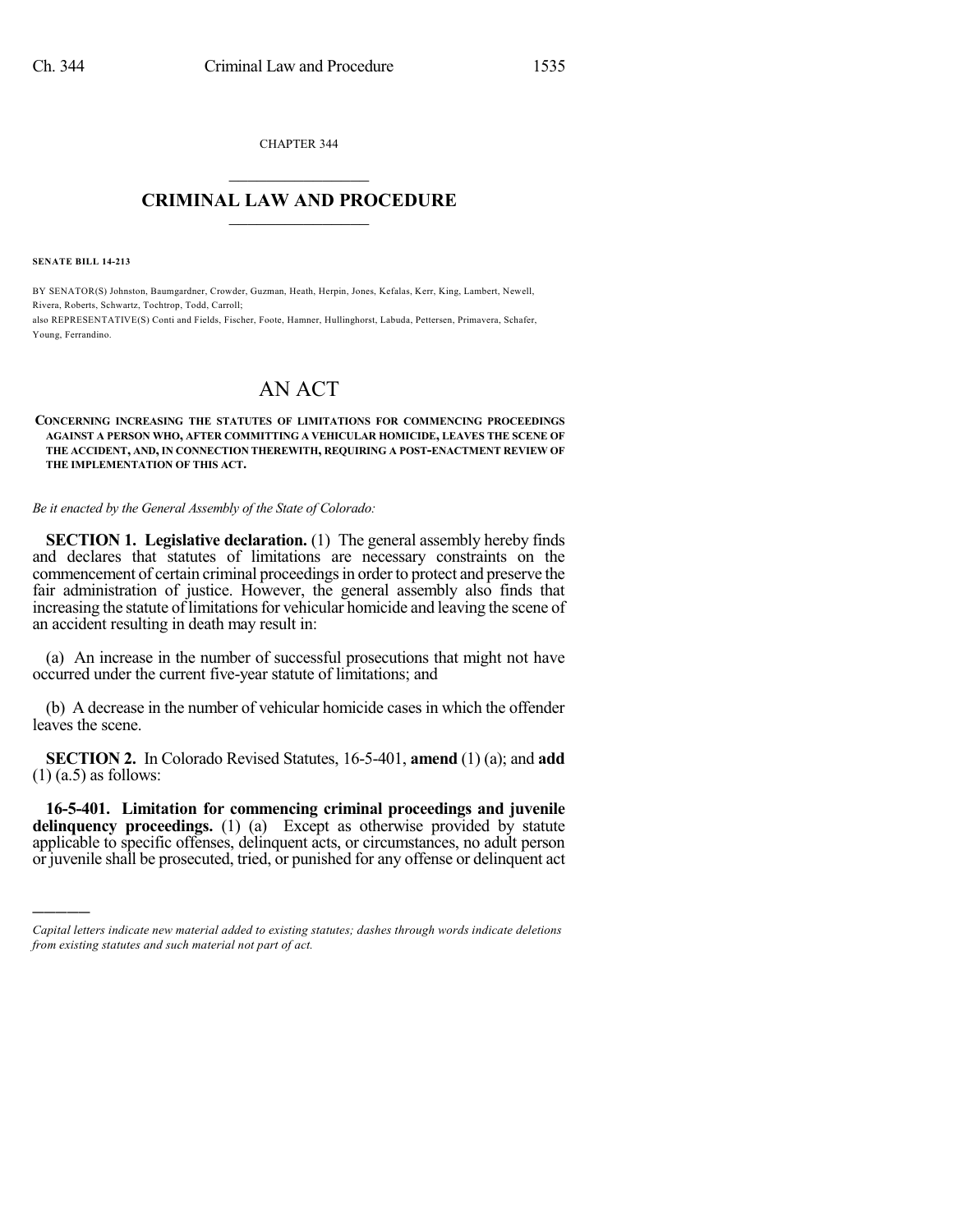| 1536                                                                                                                                                                                                                                                                                                                                  | Criminal Law and Procedure                                                                                                                                                                                                                                                                                                                                | Ch. 344           |
|---------------------------------------------------------------------------------------------------------------------------------------------------------------------------------------------------------------------------------------------------------------------------------------------------------------------------------------|-----------------------------------------------------------------------------------------------------------------------------------------------------------------------------------------------------------------------------------------------------------------------------------------------------------------------------------------------------------|-------------------|
| unless the indictment, information, complaint, or petition in delinquency is filed in<br>a court of competent jurisdiction or a summons and complaint or penalty assessment<br>notice is served upon the defendant or juvenile within the period of time after the<br>commission of the offense or delinquent act as specified below: |                                                                                                                                                                                                                                                                                                                                                           |                   |
|                                                                                                                                                                                                                                                                                                                                       | Murder, kidnapping, treason, any sex offense against a<br>child, and any forgery regardless of the penalty provided:                                                                                                                                                                                                                                      | No limit          |
| penalty provided:                                                                                                                                                                                                                                                                                                                     | Attempt, conspiracy, or solicitation to commit murder;<br>attempt, conspiracy, or solicitation to commit kidnapping;<br>attempt, conspiracy, or solicitation to commit treason;<br>attempt, conspiracy, or solicitation to commit any sex<br>offense against a child; and attempt, conspiracy, or<br>solicitation to commit any forgery regardless of the | No limit          |
|                                                                                                                                                                                                                                                                                                                                       | Vehicular homicide and leaving the scene of an accident<br>that resulted in the death of a person:                                                                                                                                                                                                                                                        | Five years        |
|                                                                                                                                                                                                                                                                                                                                       | VEHICULAR HOMICIDE, EXCEPT AS DESCRIBED IN PARAGRAPH<br>$(a.5)$ of this subsection $(1)$ ; leaving the scene of an<br>ACCIDENT THAT RESULTED IN THE DEATH OF A PERSON:                                                                                                                                                                                    | <b>FIVE YEARS</b> |
| Other felonies:                                                                                                                                                                                                                                                                                                                       |                                                                                                                                                                                                                                                                                                                                                           | Three years       |
| Misdemeanors:                                                                                                                                                                                                                                                                                                                         |                                                                                                                                                                                                                                                                                                                                                           | Eighteen months   |
|                                                                                                                                                                                                                                                                                                                                       | Class 1 and 2 misdemeanor traffic offenses:                                                                                                                                                                                                                                                                                                               | One year          |
| Petty offenses:                                                                                                                                                                                                                                                                                                                       |                                                                                                                                                                                                                                                                                                                                                           | Six months        |
| $(a, 5)$ The bedion of time niping which an anii t bedeon op hivenie MAV                                                                                                                                                                                                                                                              |                                                                                                                                                                                                                                                                                                                                                           |                   |

(a.5) THE PERIOD OF TIME DURING WHICH AN ADULT PERSON OR JUVENILE MAY BE PROSECUTED FOR THE OFFENSE OF VEHICULAR HOMICIDE, AS DESCRIBED IN SECTION 18-3-106, C.R.S., AND LEAVING THE SCENE OF AN ACCIDENT THAT RESULTED IN THE DEATH OF A PERSON, AS DESCRIBED IN SECTION  $42-4-1601(2)(c)$ , C.R.S., WHEN BOTH OFFENSES ARE ALLEGED TO HAVE OCCURRED AS PART OF THE SAME CRIMINAL EPISODE IN THE SAME INDICTMENT, INFORMATION, COMPLAINT, OR PETITION IN DELINQUENCY FILED IN A COURT OF COMPETENT JURISDICTION IS TEN YEARS.

**SECTION 3.** In Colorado Revised Statutes, 13-80-102, **amend** (1) introductory portion and (1) (d); and **add** (2) as follows:

**13-80-102. General limitation of actions - two years.** (1) The following civil actions, regardless of the theory upon which suit is brought, or against whom suit is brought, shall MUST be commenced within two years after the cause of action accrues, and not thereafter:

(d) All actions for wrongful death, EXCEPT AS DESCRIBED IN SUBSECTION (2) OF THIS SECTION;